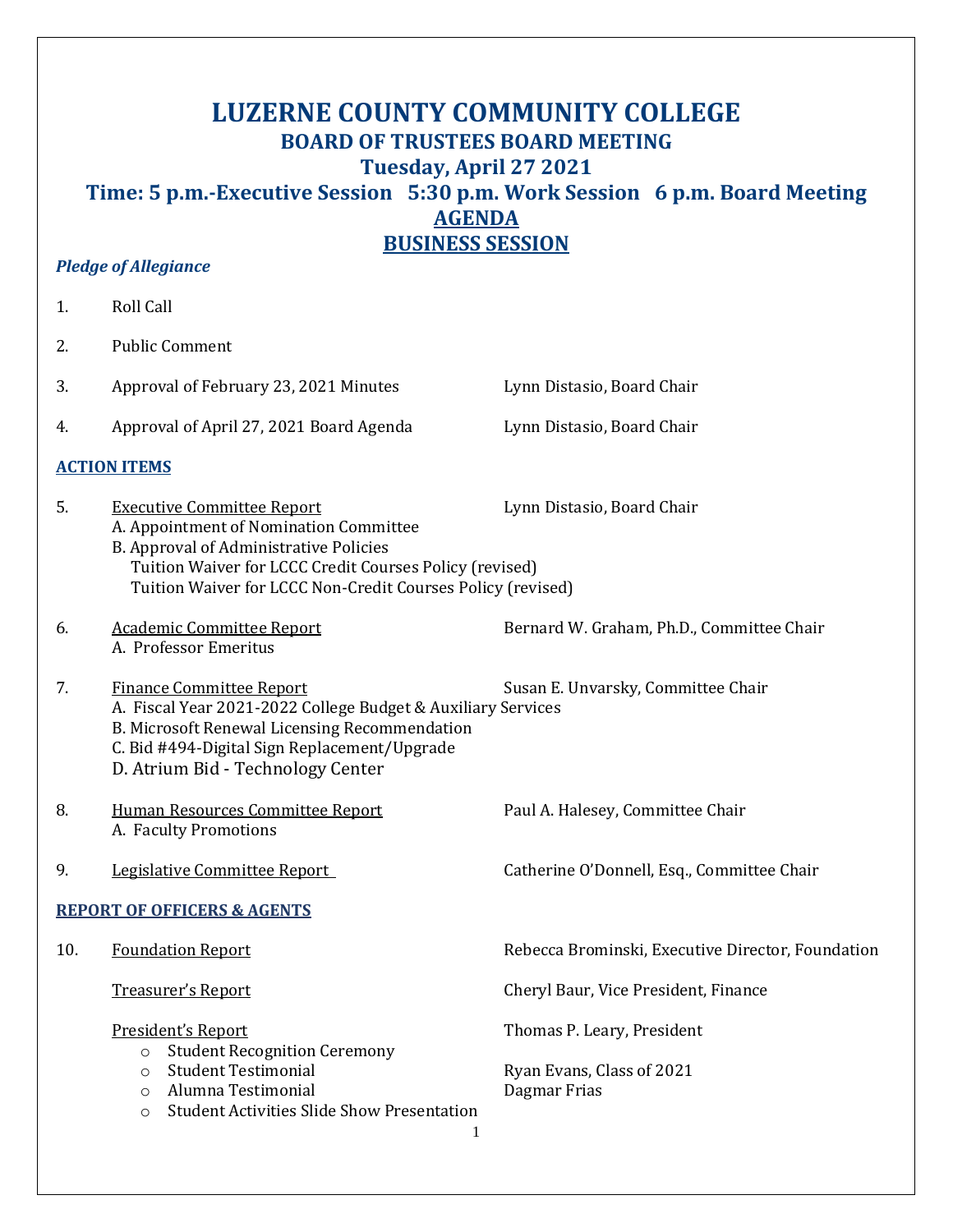### **INFORMATIONAL ITEMS**

|    | <b>Unfinished Business of Previous Meeting</b>                                            | Lynn Distasio, Board Chair    |
|----|-------------------------------------------------------------------------------------------|-------------------------------|
| 2. | <b>Informational Item - Executive Committee</b>                                           | Lynn Distasio, Board Chair    |
| 3. | Informational Item Human Resources Committee<br>-Information on Appointments/Leave Report | Paul Halesey, Committee Chair |
| 4. | Communications                                                                            | Lynn Distasio, Board Chair    |
|    | Adjournment                                                                               | Lynn Distasio, Board Chair    |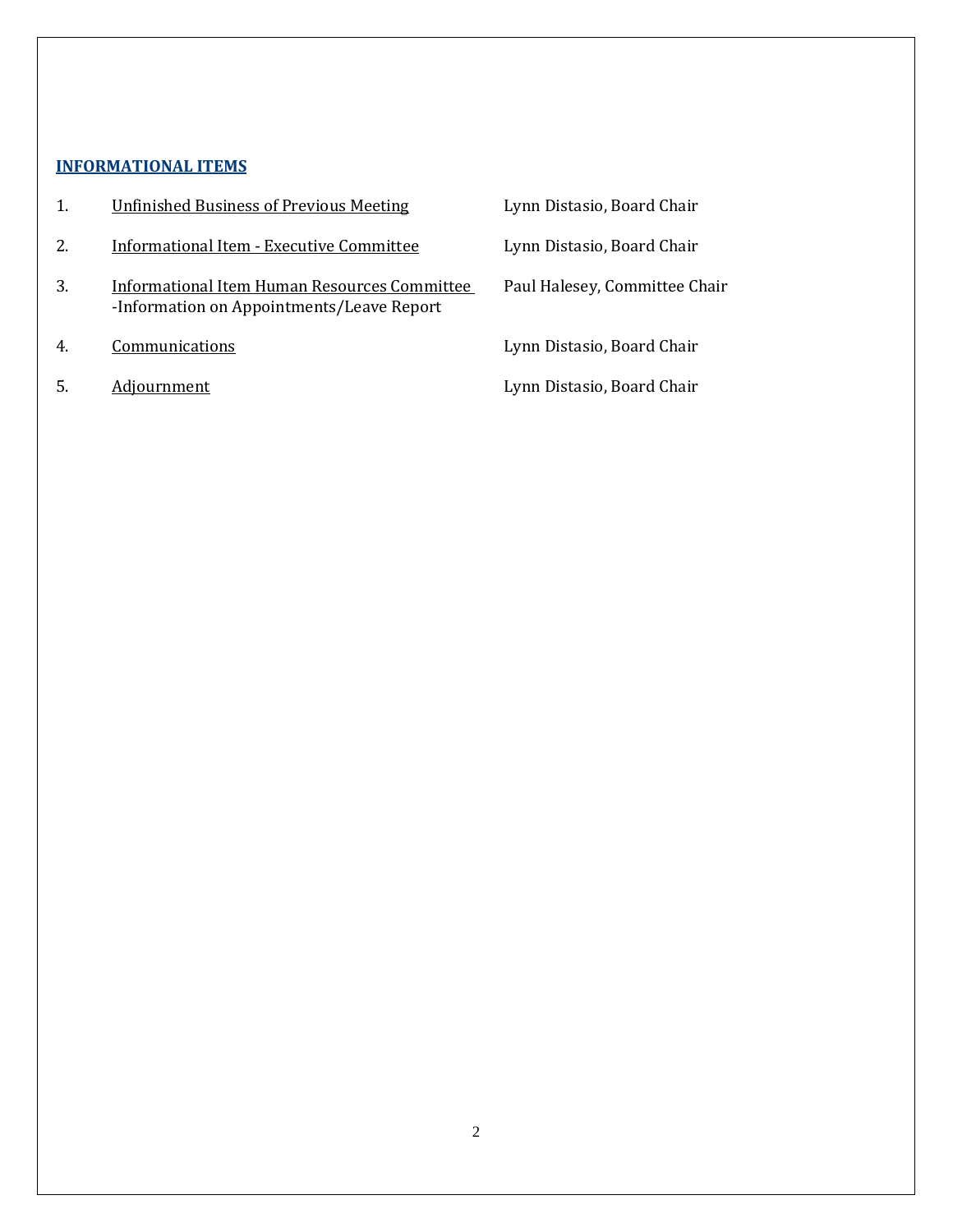## **5.Executive Committee Action Items**

### **5A. Recommendation to Appoint Nomination Committee**

Recommend the Luzerne County Community College Board of Trustees approve the appointment of the Nomination Committee as presented.

### **5B. Recommendation to Approve Administrative Policies**

Recommend the Luzerne County Community College Board of Trustees approve the revised Administrative policies, Tuition Waiver for LCCC Credit Courses policy, and Tuition Waiver for LCCC Non-Credit Courses policy. (see attached)

## **6.Academic Committee Action Item**

### **6A. Recommendation to Approve Professor Emeritus**

Recommend the Luzerne County Community College Board of Trustees approve the title of Professor Emeritus be formally bestowed upon Mark Rutkowski, during the 53rd Commencement Ceremony, 6 p.m., Thursday, May 27, 2021.

## **7. Finance Committee Action Items**

### **7A. Recommendation to Approve College Budgets for Fiscal Year 2021-2022**

Recommend the Luzerne County Community College Board of Trustees approve the 2021-2022 Fiscal Year Operating and Capital Budgets totaling \$45,572,933 as well as the Auxiliary Budgets (Bookstore, Food Service, and Student Activities). By adopting the budget, the Board of Trustees authorizes no increase in tuition in addition to no increase in the general service and technology fees.

### **7B. Recommendation to Approve Microsoft Renewal Licensing**

Recommend Luzerne County Community College Board of Trustees approve the following Microsoft Renewal Licensing in the amount of \$30,549.90. Luzerne County Community College renew with the newer M365 A3 licensing model for \$30,549.90 instead of the current O365 Volume Licensing/Open Value Subscription model; and that LCCC purchases the M365 A3 licenses through JourneyEd who is offering us the lowest pricing as the only reseller of the discounted AICUP educational pricing model.

### **7C. Recommend approval of Bid # 494 – Digital Sign Replacement/Upgrade**

Recommend Luzerne County Community College Board of Trustees approve the award of Bid #494 to Bartush Signs, Inc. in the amount of \$81,244.50.

### **7D. Recommendation to Approve Technology Center Atrium Renovation**

Recommend the Luzerne County Community College Board of Trustees approve the award of the Technology Center Atrium Renovation bid to the lowest responsible bidder: Champion Builders, Inc., general construction, in the amount of \$253,300. Additionally, a 5% project contingency (\$12,665), and hemmler + camayd architects will be compensated in line with our agreement for miscellaneous services in the amount of \$21,250.60, for a total project cost of \$287,215.60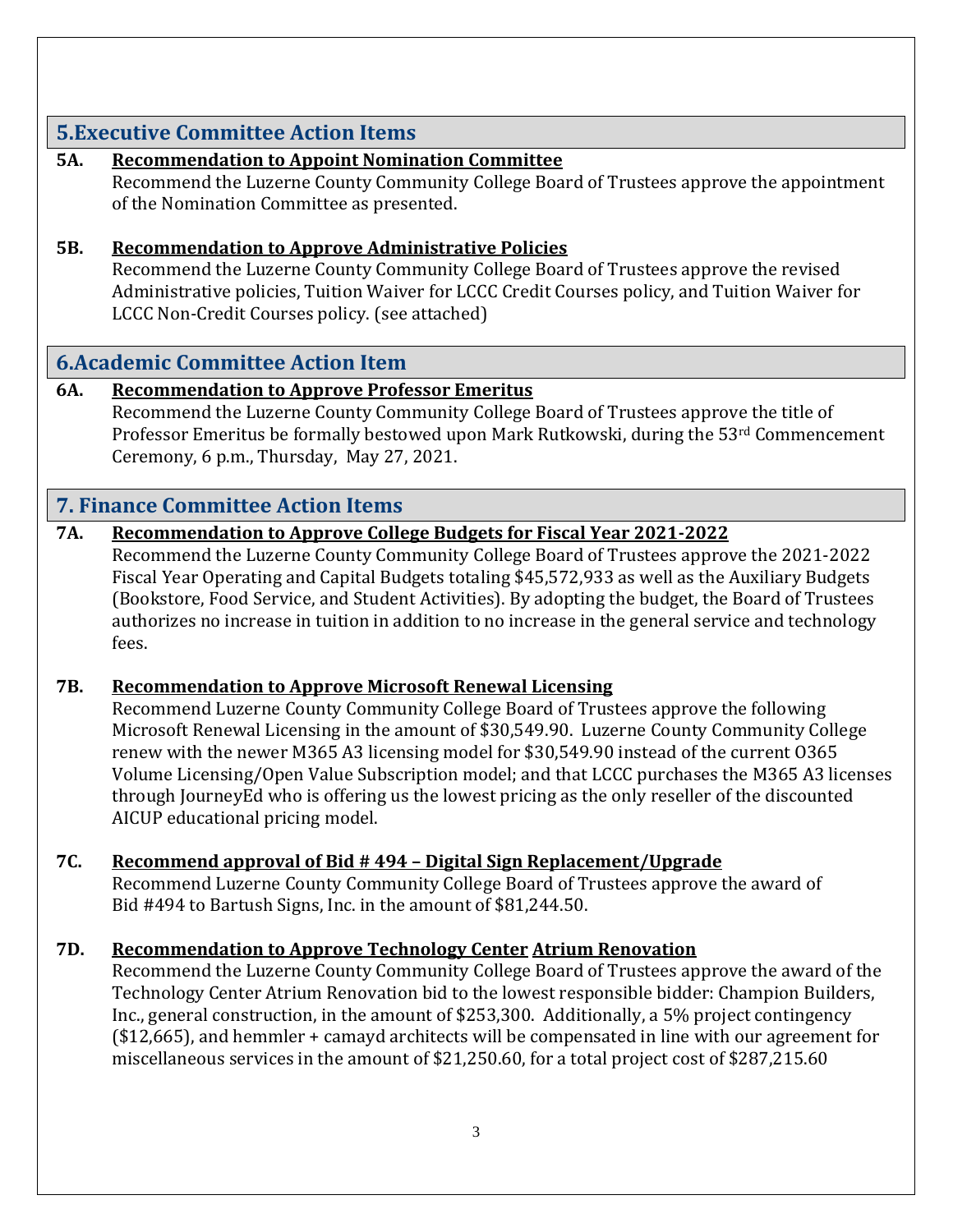# **8. Human Resources Committee Action Item**

### **8A. Recommendation to Approve Faculty Promotions**

Recommend the Luzerne County Community College Board of Trustees approve, in accordance with the Faculty Association Contract, the following three (3) faculty members for promotion:

| Professor:                  | Lynne Pabst       |
|-----------------------------|-------------------|
| Professor:                  | Jeffrey Schultz   |
| <b>Associate Professor:</b> | Savannah Stephens |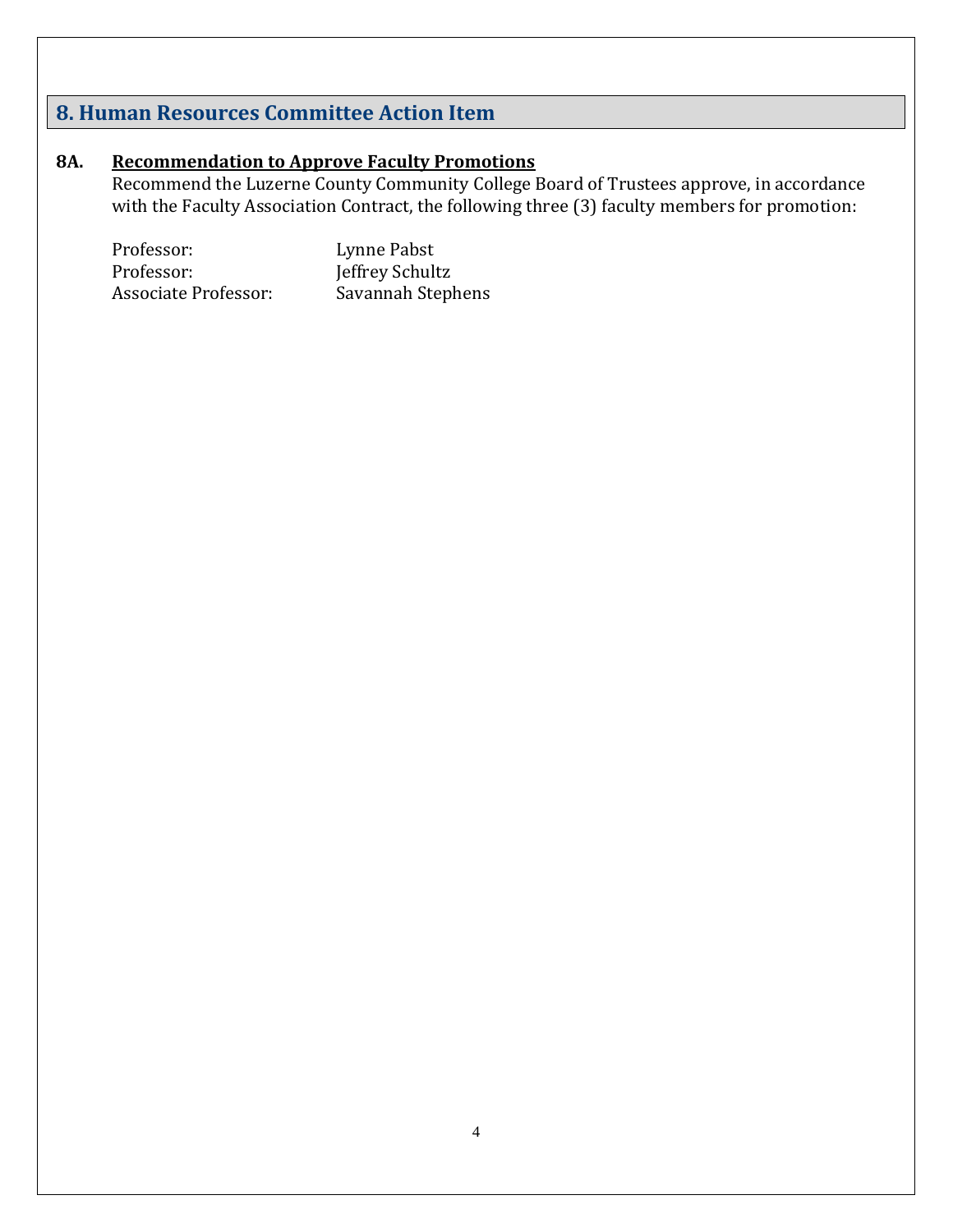### **ATTACHMENT 5B**

#### TITLE: **TUITION WAIVER FOR LCCC CREDIT COURSES POLICY**

#### DATE(S) OF POLICY AND POLICY REVISION APPROVALS: \_\_\_\_\_\_\_\_\_\_, August 27, 2013; October 1993

LCCC employees and their dependents (husband, wife, and/or dependent children) are entitled to tuition waivers for any credit course offered by the College. Adjunct faculty members teaching a minimum of three credit hours per academic year or the equivalent number of classroom hours for non-credit faculty and part-time administrative, security or classified employees regularly working a minimum of twenty hours per week will be granted free tuition for the employee only during that academic year of employment for credit courses offered by the College.

The waiver recipient is responsible for paying all fees related to the course as well as paying for books and other materials required for the course.

The waiver recipient must follow the Credit Tuition Waiver Procedure in order to have tuition waived.

Members of the Classified Council Educational Support Personnel Association and Faculty Association should refer to their bargaining unit agreements.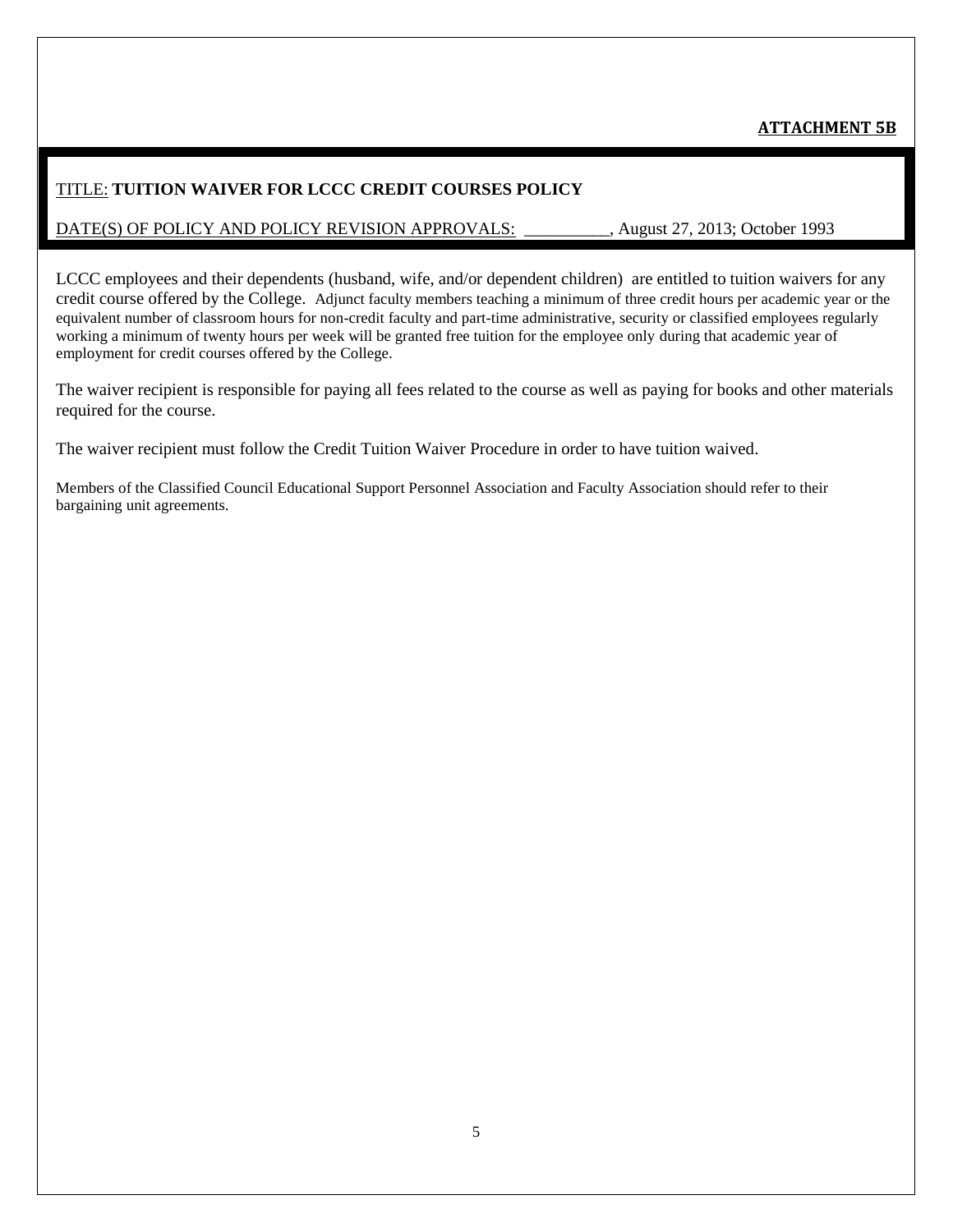#### **ATTACHMENT 5B**

#### TITLE: **TUITION WAIVER FOR LCCC NON-CREDIT COURSES POLICY**

#### DATE(S) OF POLICY AND POLICY REVISION APPROVALS: \_\_\_\_\_\_\_\_\_\_\_\_**August 27, 2013; June 12, 2007**

Luzerne County Community College employees and their dependents are entitled to tuition waivers for non-credit courses offered by the College. Adjunct faculty members teaching a minimum of three credit hours per academic year or the equivalent number of classroom hours for non-credit faculty and part-time administrative, security or classified employees regularly working a minimum of twenty hours per week will be granted free tuition for the employee only during that academic year of employment for non-credit courses offered by the College.

The waiver recipient will be responsible for a non-credit general servicing fee of \$15.00, which will be assessed for non-credit trainings offered through the College to enroll the student and process all forms. Other materials, books, testing, meals, etc. that may be required in a specific course are not included in published tuition fees; therefore, the waiver recipient will be responsible for these costs also.

The general servicing fee of courses offered for employees only will be established by the non-credit department and paid by the waiver recipient.

If the class cost is less than \$15.00, the waiver recipient will pay the published course amount and will receive no discount.

Prior to enrollment, all employees on behalf of themselves and/or their eligible dependents, are responsible for obtaining a tuition waiver form from the Human Resources Office and presenting it to the non-credit department with the fee to be registered in the class.

Enrollment in any non-credit program offered is subject to each particular training meeting a predetermined minimum number of full paying students required for a particular class. LCCC reserves the right to exempt any of its courses or programs from the tuition waiver.

Members of the Classified Council Educational Support Personnel Association and Faculty Association should refer to their bargaining unit agreements.